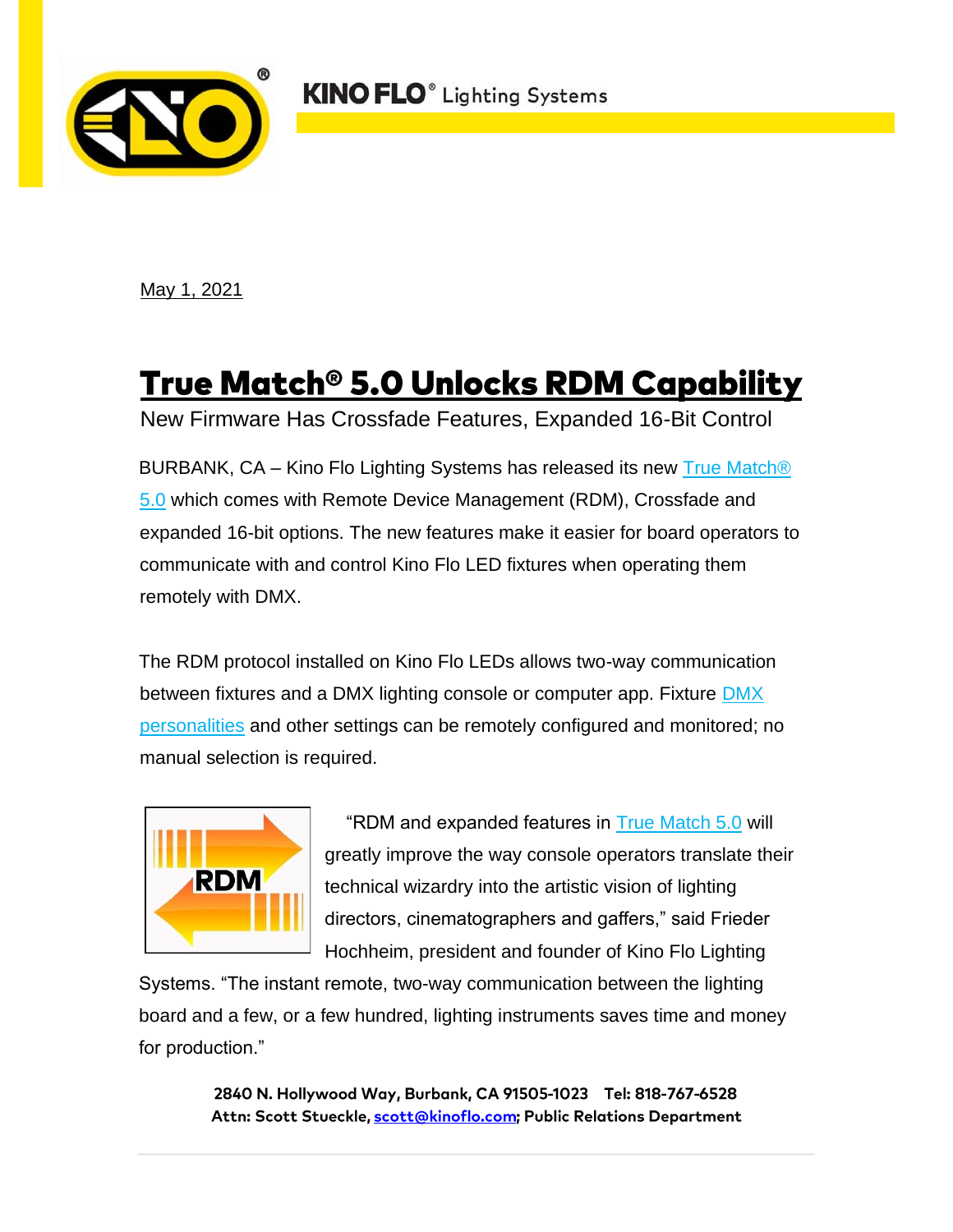## **Crossfade**

Fixture personalities have also been improved, with simplified profiles that allow a minimum number of channels, making it easier to program lighting set ups. A new Crossfade DMX feature, is just one example of the new profile changes. The user selects two different color points, blending and crossfading the colors with smooth transitioning using only one dedicated channel. Crossfade DMX personalities can be programmed using Kelvin (2500K-9900K), RGB, Hue Angle/Saturation, and CIE xy.

Earlier versions of the firmware (True Match 4.0) have multiple control modes in one personality and require setting Green/Magenta to zero before enabling the next input mode.

"The original profiles are still available to users," said Jim Bogdanowicz, Kino Flo chief software engineer. "But now they have the other option to use personalities with one dedicated function with fewer channels, and to operate only in that one chosen mode. If the board operator is in the RGB mode, for example, he can operate only in the RGB mode . . . and not have to 'take down' one function for another function to work."

## **Expanded 16-Bit Control**

Kino Flo also has expanded the 16-bit option used for dimming white light to include finer control of other channels—Kelvin, RGB and Hue Angle/Saturation. The latest True Match 16-bit option for these additional channels uses two DMX slots for 65536 values per parameter, which provides even finer control than the 8-bit personality (256 values per parameter).

> 2840 N. Hollywood Way, Burbank, CA 91505-1023 Tel: 818-767-6528 Attn: Scott Stueckle, scott@kinoflo.com; Public Relations Department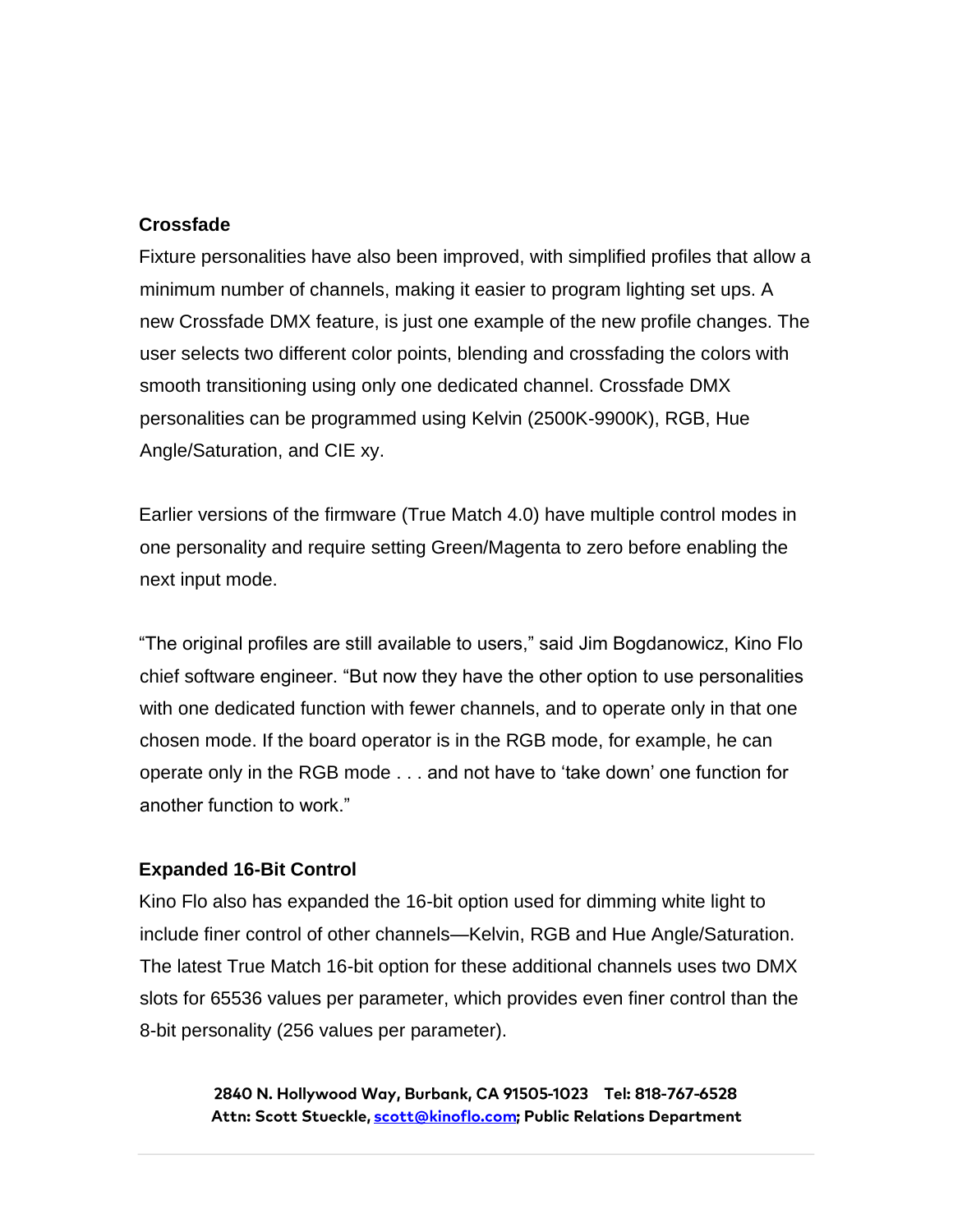Kino Flo is an award-winning designer and manufacturer of soft lighting fixtures and accessories for motion picture and television production, broadcast and photo imaging. The recognized leader in the cool lighting revolution since 1987, Kino Flo technology sets the standard for lightweight, energy efficient white light luminaires on location and in the studio.

Adding RDM capability to all our wireless and standard DMX LED products promises to pay dividends in time and cost savings for productions. Introducing RDM capability during the Covid 19 pandemic can greatly improve safety on production sets by allowing crew members to work at greater distances by controlling aspects of the lighting process remotely.

These ongoing advances in new software and hardware highlight the company's culture of relentless devotion to technical innovation and of service to our customers around the world.



*Photo: Controller display showing True Match 5.0 with RDM capability.* 

2840 N. Hollywood Way, Burbank, CA 91505-1023 Tel: 818-767-6528 Attn: Scott Stueckle, scott@kinoflo.com; Public Relations Department